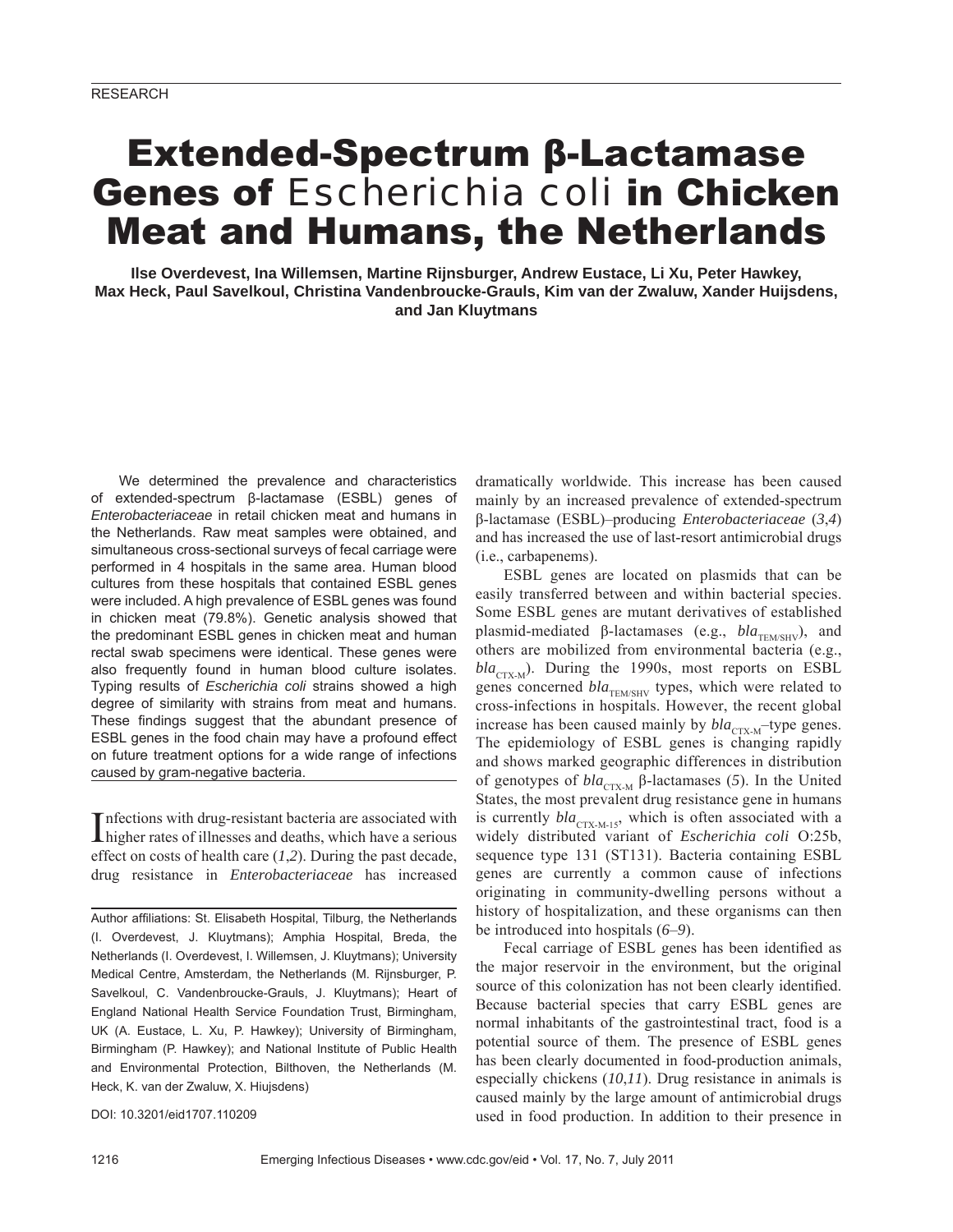farm animals, ESBL genes have been found in retail meat (*12*,*13*). A recent survey of broiler chickens in Great Britain found that  $bla_{\text{CTX-M-1}}$  was the most prevalent ESBL gene (*14*). Although ESBL genes in food-production animals pose a potential threat to humans, Randall et al. concluded that drug resistance genes in chickens ( $bla_{\text{CTX-M-1}}$ ) differed from the drug resistance genes most frequently found in humans (*bla*<sub>CTX-M-15</sub>) (14).

In the Netherlands, use of antimicrobial drugs and associated drug resistance in humans is among the lowest in Europe (*15*). Paradoxally, use of antimicrobial drugs in food-production animals in this country is among the highest in Europe (*16*). Therefore, the Netherlands provides a good setting to monitor spread of drug resistance from an animal reservoir into the human population. This spread was recently exemplified by emergence of livestock-associated methicillin-resistant *Staphylococcus aureus* in pigs and veal calves. This was first reported in the Netherlands in 2004 and has now been reported worldwide (*17*). The aim of our study was to determine the prevalence of ESBL genes in retail meat and hospitalized patients in the Netherlands and to compare ESBL genes and bacterial strains involved.

#### **Methods**

#### **Meat Survey**

During August 17–October 30, 2009, a prospective observational study was conducted in 4 hospitals in the southern part of the Netherlands (Sint Elisabeth Hospital in Tilburg, Twee Steden Hospital in Tilburg, Amphia Hospital in Breda, and Lievensberg Hospital in Bergen op Zoom). Randomly chosen packages of meat from major grocery stores in the region of the 4 participating hospitals were included. Each sample was derived from a different package containing raw and unspiced meat. All samples were incubated for 16–18 h at 37°C in 15 mL of tryptic soy broth (TSB). Subsequently, 100 μL of the initial broth sample was transferred into a second sample of TSB broth containing 8 mg/L vancomycin and 0.25 mg/L cefotaxime. After overnight incubation, 10 μL of the broth was placed on a chromogenic agar plate selective for ESBL (bioMérieux, Marcy l'Etoile, France), and the plates were incubated overnight. Colonies with distinct morphologic appearance were further characterized.

Species and resistance patterns of oxidase-negative, gram-negative rods were determined by using the Vitek2 System (bioMérieux). Phenotypic confirmation of ESBL was performed by using Etest (bioMérieux) for all isolates. A combination of ceftazidime, cefotaxime, and cefepime with and without clavulanic acid was used. If the MIC of  $\geq 1$  of the cephalosporins showed an 8-fold reduction in combination with clavulanic acid, the isolate was considered to be an ESBL producer. If the Etest

result was inconclusive, a combination disk diffusion test (Rosco, Taastrup, Denmark) was performed. All tests were performed and interpreted according to the National Guideline for the Laboratory Detection of ESBL (*18*).

# **Fecal Carriage Survey**

In the 4 hospitals in the same area were the meat had been obtained, 2 consecutive prevalence surveys were performed 3 weeks apart (November 1–December 20, 2009) as part of each hospital's infection control program. Patients who had positive results for ESBL at the first sampling were excluded from subsequent sampling. These hospitals provide care to  $\approx$ 1 million persons. Rectal swabs specimens were obtained from all patients admitted to the internal medicine, surgery, urology, pulmonology, and intensive care unit wards. Patients <18 years of age or those who had a colostomy were excluded. Rectal swab specimens were incubated in TSB broth cultures by using broth enrichment as described for the meat samples. Duration of hospitalization on the day of the survey was recorded for all participating patients.

# **Blood Cultures**

All *E. coli* and *Klebsiella* spp. resistant to cefotaxime, including all strains presumably producing ESBL on the basis of microbiologic results, and isolated from clinical blood cultures, were obtained during July 2008–December 2009 from the 4 study hospitals. Confirmation of ESBL genes was performed as described for meat samples. Blood culture isolates were obtained from individual patients.

# **Genetic Characterization of Drug Resistance Genes**

Characterization of drug resistance genes in all strains that were phenotypically ESBL producers was conducted 2 ways. First, we tested all isolates for  $bla_{\text{CTX-M}}$  by using denaturing high-performance liquid chromatography as described (*19*). Second, we screened for ESBL genes by using a micro-array (Check-Points, Wageningen, the Netherlands) that was designed to detect single nucleotide polymorphisms in essential *bla*<sub>TEM</sub> and *bla*<sub>SHV</sub> genes, variant genes, and  $bla_{\text{CTX-M}}$  group genes  $(bla_{\text{CTX-M-2}}, bla_{\text{CTX-M-2}})$  $bla_{\text{CTX-M-9}}$ , and  $bla_{\text{CTX-M-8/25}}$ . The procedure has been reported (*20*). Subsequently, sequencing was performed to further specify ESBL genotypes. On the basis of microarray results,  $bla_{SHV}$ ,  $bla_{TEM}$ , and  $bla_{CTX-M}$  genes were amplified by PCR and specific primers. PCR amplicons were selected and sequenced after purification (Agencourt Ampure; Beckman Coulter, Leiden, the Netherlands). Sequence analysis and alignments were performed by using Bionumerics 6.01 software (Applied Maths, Sint-Martens-Latem, Belgium), the BLAST program (http:// blast.ncbi.nlm.nih.gov/Blast.cgi), and information from the Lahey Clinic (Burlington, MA, USA) (www.lahey.org/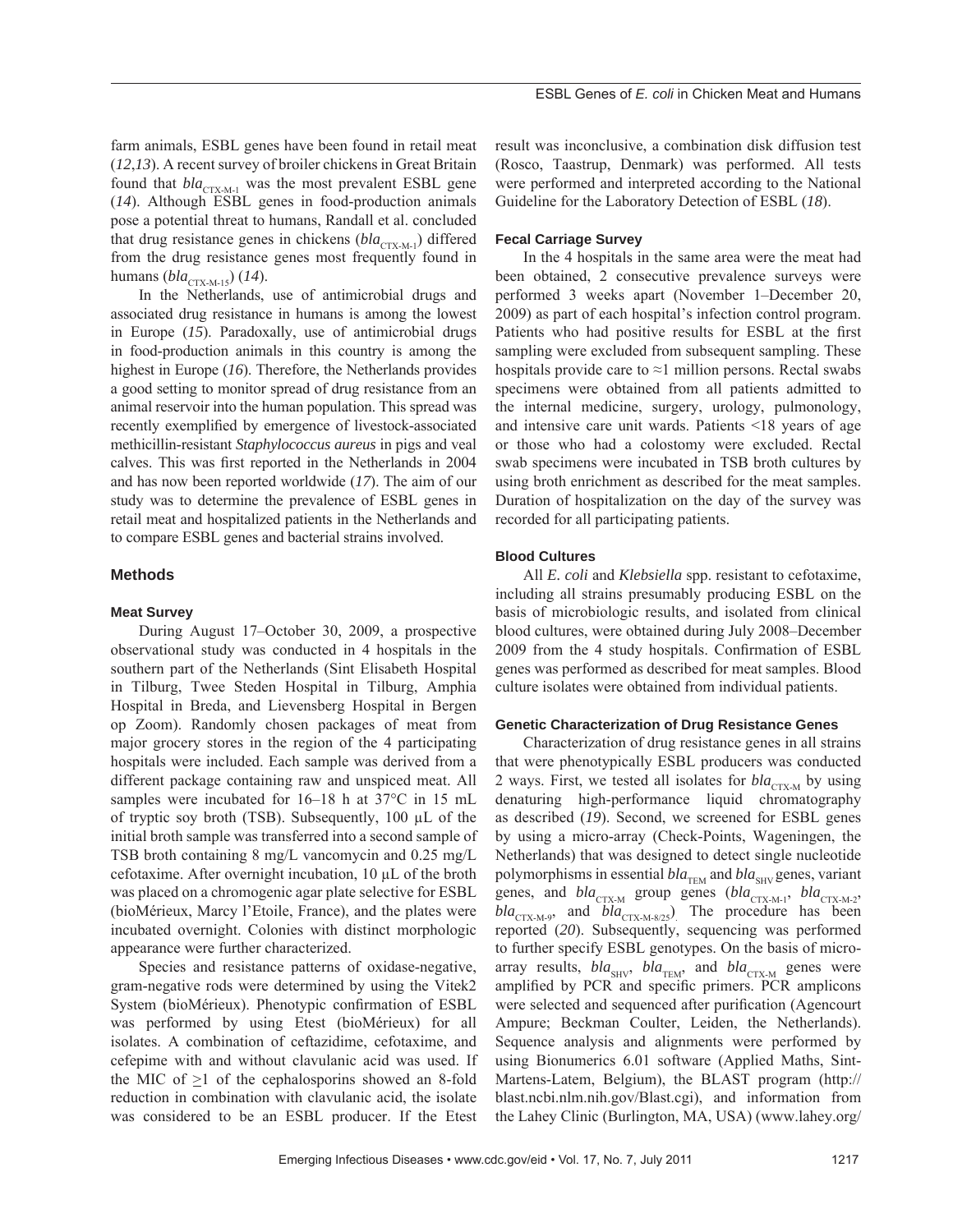# RESEARCH

studies). If results of denaturing high-perfomance liquid chromatography and DNA sequence were discordant, the DNA sequence was used as the correct result.

#### **Multilocus Sequence Typing of** *E***.** *coli* **Strains**

All *E. coli* isolates from meat, rectal swab specimens, and blood cultures were typed by using multilocus sequence typing (MLST) as described by Wirth et al. (*21*). If patient or meat samples contained >1 morphologically distinct ESBL-producing *E. coli* strain, all strains were included in the MLST analysis.

# **Statistical Analysis**

Data were analyzed by using SPSS version 18 software (SPSS, IBM, Somers, NY, USA). Univariate analysis was performed for calculation of difference in prevalences by using the  $\chi^2$  test. One sample could contain  $>1$  strain because morphologically distinct colonies with different drug resistance genes or a different MLST result were all included in the final analysis.

# **Results**

# **Meat Survey**

A total of 262 fresh meat samples were included in this study (mean weight 11.9 g). The type of meat was chicken (n = 89, 34.0%), beef (n = 85, 32.4%), pork (n  $= 57, 21.8\%$ , mixed or ground meat (n = 22, 8.4%), and other types of meat ( $n = 9, 3.4\%$ ). Phenotypic screening initially identified 112 samples containing possible ESBL producers. Genotypic confirmation identified  $79$   $(30.2\%)$ ESBL-producing samples. Some samples contained >1 type of ESBL gene. Prevalence of ESBL genes differed among the 4 meat groups: 71 (79.8%) in chicken, 4 (4.7%) in beef,  $1(1.8\%)$  in pork,  $2(9.1\%)$  in mixed or ground meat, and 1 (11.1%) in other types of meat. ESBL gene prevalence was significantly higher in chicken  $(p<0.001$  for all comparisons with other meat types).

# **Fecal Carriage Survey**

A total of 927 rectal swab specimens were obtained from 876 patients (461 male patients and 415 female patients, mean  $\pm$  SD age 65.7  $\pm$  16.8 years). Phenotypic screening identified 59 patients as possibly being infected with ESBL-producing *E. coli.* Confirmatory test results for ESBL genes were inconclusive for 2 samples and excluded (no inconclusive results were obtained with meat or blood cultures). A total of  $45 (4.9\%)$  samples contained confirmed ESBL genes.

# **Blood Cultures**

Thirty-one clinical blood cultures suspected of containing ESBL genes on the basis of phenotypic screening

were available for further analysis. Genetic characterization confirmed that  $23(74.2%)$  samples contained ESBL genes.

#### **ESBL-producing Bacterial Species**

Sixty-eight (76.8%) chicken meat samples contained ESBL-producing *E. coli*, 6 (7.7%) contained ESBLproducing *Klebsiella* spp., and 4 (5.1%) contained other ESBL-producing species. Of the 8 types found in other meat, all were ESBL-producing *E. coli.* Rectal swab specimens of hospitalized patients showed that 39 (69.6%) patients had *E. coli*, 11 (19.6%) had *Klebsiella* spp., and 8 (10.7%) had other bacterial species. Blood cultures showed that 16  $(64.0\%)$  patients had *E. coli* and 9  $(36.0\%)$  had *Klebsiella* spp.

### **Drug Resistance Genes**

The distribution of drug resistance genes from various sources is shown in Figure 1. The predominant ESBL genotype in chicken meat was  $bla_{\text{CTX-M-1}}$  (n = 50, 58.1%). This genotype was also the most frequent ESBL genotype in rectal swab specimens ( $n = 22, 45.8%$ ) and the second most common in blood cultures ( $n = 5$ , 20.8%). In chicken meat,  $bla_{\text{CTX-M-1}}$  (n = 50, 58.1%) was the most common genotype, followed by  $bla_{\text{TEM-52}}$  (n = 12, 14.0%) and  $bla_{\text{SHV-12}}$  $(n = 12, 14.0\%)$ . In other types of meat, 5 (62.5%) of 8 ESBL genotypes were  $bla_{\text{CTX-M-1}}$ . In rectal swab specimens of hospitalized patients,  $bla_{\text{CTX-M-1}}$  (n = 22, 45.8%) was the most common genotype, followed by  $bla_{\text{CTX-M-15}}$  (n = 8, 16.7%) and  $bla_{\text{TEM-52}}$  (n = 6, 12.5%). In blood cultures,  $bla_{\text{CTX-M-14}}$  was the predominant genotype (n = 8, 33.3%).

#### **Epidemiology of Patients and Drug Resistance Genes**

When we compared the most prevalent drug resistance genes in 346 patients who had been hospitalized  $\leq$ 48 h at the time of screening with 581 patients who had been hospitalized >48 h, prevalence was similar for  $bla_{\text{CTX-M-1}}$  $(2.3\%$  and  $2.4\%$ , respectively) and for TEM-52  $(0.6\%$ and 0.7%, respectively) in the 2 groups. Prevalence of  $bla_{\text{CTX-M-15}}$  was  $4\times$  higher in the group that was hospitalized longer (0.3% and 1.2%, respectively;  $p = 0.27$ ). There was only 1 possible cluster of cases (same resistance gene at the same time at the same ward), which involved 3 patients with  $bla_{\text{CTX-M-15}}$ . One patient was infected with *E. coli* and 2 were infected with *K. pneumoniae*.

#### **MLST of** *E***.** *coli*

MLST results of 158 ESBL-positive *E. coli* strains isolated from chicken meat, other meat types, rectal swab specimens, and blood cultures are shown in Figure 2. *E. coli* containing ESBL genes showed a heterogeneous population that contained several clusters. Most clusters contained strains isolated from meat and humans. All but 1 of the ESBL-producing strains from other meat types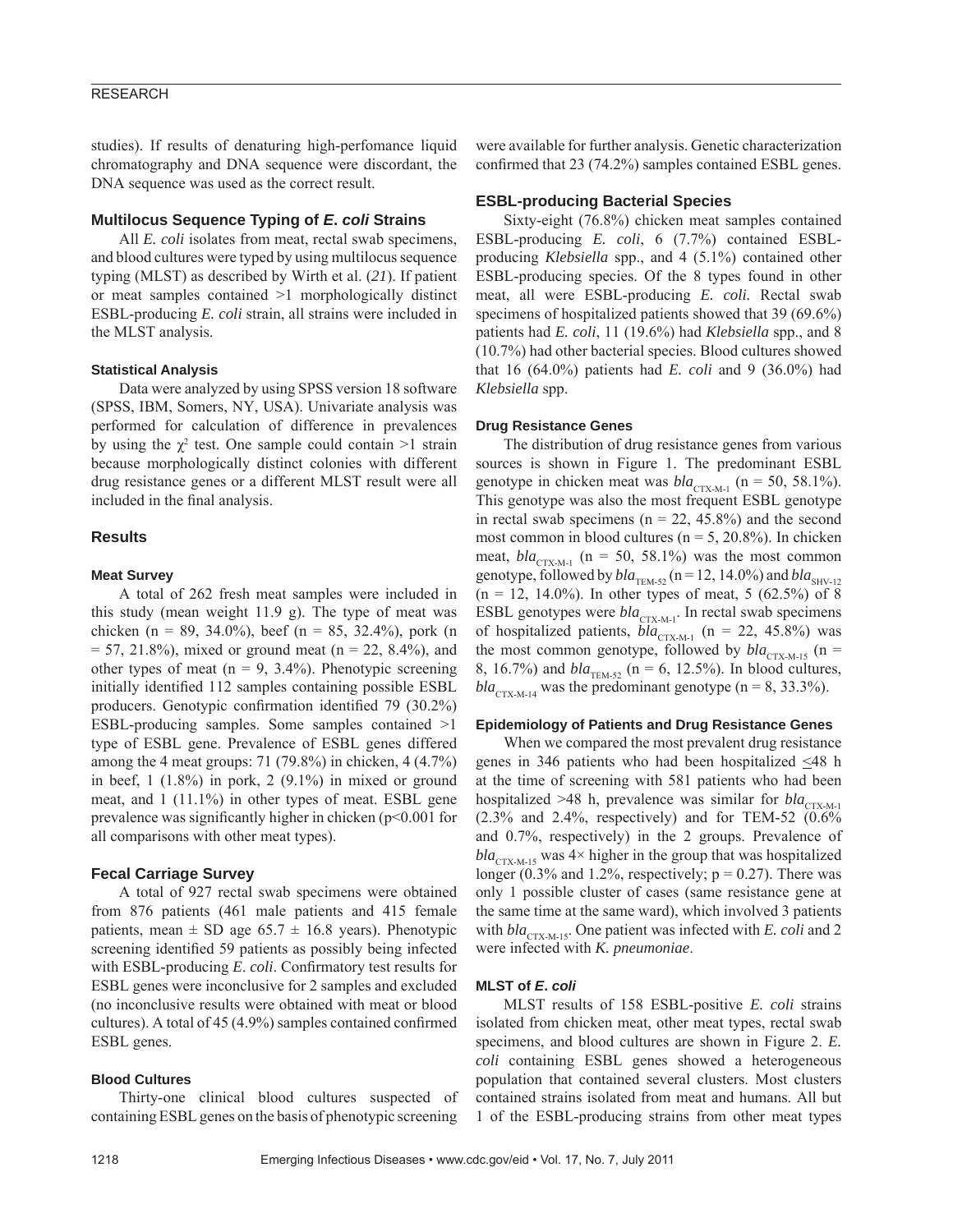

Figure 1. Distribution of extended-spectrum β-lactamase genes in chicken meat (A), human rectal swabs (B), and human blood cultures (C), the Netherlands. Values in parentheses are no. positive.

clustered with strains from chicken meat. Twenty-five (56.8%) of 44 strains from rectal swab specimens and 9 (56.3%) of 16 strains from blood cultures clustered with strains from chicken meat.

MLST results for strains with  $bla_{\text{CTX-M-1}}, bla_{\text{CTX-M-15}},$  and  $bla_{\text{TEM-52}}$  are shown in Figure 2. Genotypes  $bla_{\text{CTX-ML1}}$  and  $bla_{\text{TEM-52}}$  showed a heterogeneous population and clusters containing strains from humans and meat. *E. coli* harboring  $bla_{\text{CTX-M-15}}$  was found less frequently, and no clusters with human-derived and meat-derived strains were observed. The widely disseminated ST131 clone was found in human samples only: 4 times in combination with  $bla_{CTX, M, 15}$ , twice with  $bla_{\text{CTX-M-14}}$ , and once with  $bla_{\text{SHV-12}}$ .

#### **Discussion**

ESBL genes were found in a high (79.8%) proportion of retail chicken meat samples in the Netherlands. A comparison of ESBL-producing *Enterobacteriaceae*  derived from meat and hospitalized patients showed a high degree of similarity of resistance genes and MLST patterns. Genotype  $bla_{\text{CTX-M-1}}$  was the most frequent drug resistance gene in chicken meat and humans and the second most frequent in blood cultures. Other meat types contained similar drug resistance genes, but the prevalence of ESBL genes was much lower. It is unclear whether ESBL genes in other meat types are related to a reservoir in food-production animals or contamination at meatprocessing facilities. An extensive reservoir of ESBL genes on farms was repeatedly shown in poultry (*10*,*11*). Our findings suggest a relationship between contamination of chicken meat with drug-resistant bacteria and appearance of ESBL genes in humans in the Netherlands. This relationship was further supported by genomic comparison of strains detected in chicken meat with those detected in human fecal specimens. MLST showed that most *E. coli* strains harboring  $bla_{\text{CTX-M-1}}$  or  $bla_{\text{TEM-52}}$  from humans and meat belong to clusters containing strains from both sources. These findings suggest a relationship between

contamination of chicken meat and appearance of ESBL genes in humans in the Netherlands.

The high prevalence of ESBL genes in chicken meat is consistent with findings of other investigators. Doi et al. reported that 67% of retail meat samples in Seville, Spain, contained ESBL or ESBL-like resistance genes (*12*). A survey of imported raw chicken in the United Kingdom reported ESBL genes in 10 of 27 samples (*13*). The authors concluded that ESBL genes in meat pose a potential threat to humans, but that the most prevalent ESBL genotype in humans in the United Kingdom (*bla*<sub>CTX-M-15</sub>) was not found in imported meat.

In our study, we found a high degree of similarity between drug resistance genes in humans and retail meat. A possible explanation for this finding is that in the Netherlands, where drug resistance in bacterial isolates in humans is less frequent (*15*) and cross-transmission in hospitals is controlled effectively (*22*), the role of acquiring drug-resistant strains from food is more easily detected. In addition, the Netherlands is one of the highest users of antimicrobial agents in food-production animals (*16*), which results in high rates of drug resistance among these animals. A report by the Veterinary Antibiotic Usage and Resistance Surveillance Working Group showed that cefotaximeresistant *E. coli* in poultry meat in the Netherlands has emerged since 2005 (23). This finding coincides with the increase in third-generation cephalosporin-resistance in *E. coli* and *K. pneumonia* bacteria in invasive infections in humans reported by the European Antimicrobial Resistance Surveillance Network (*24*).

We performed a prevalence survey among hospitalized patients to determine the size and nature of the reservoir of ESBL genes. Nearly 5% of all hospitalized patients were carriers of ESBL genes. It is difficult to put this rate into context because no screening studies have been conducted in the Netherlands. A large study in Chicago, Illinois, USA, found that during 2000–2005, the rate of ESBL gene carriage among high-risk, hospitalized patients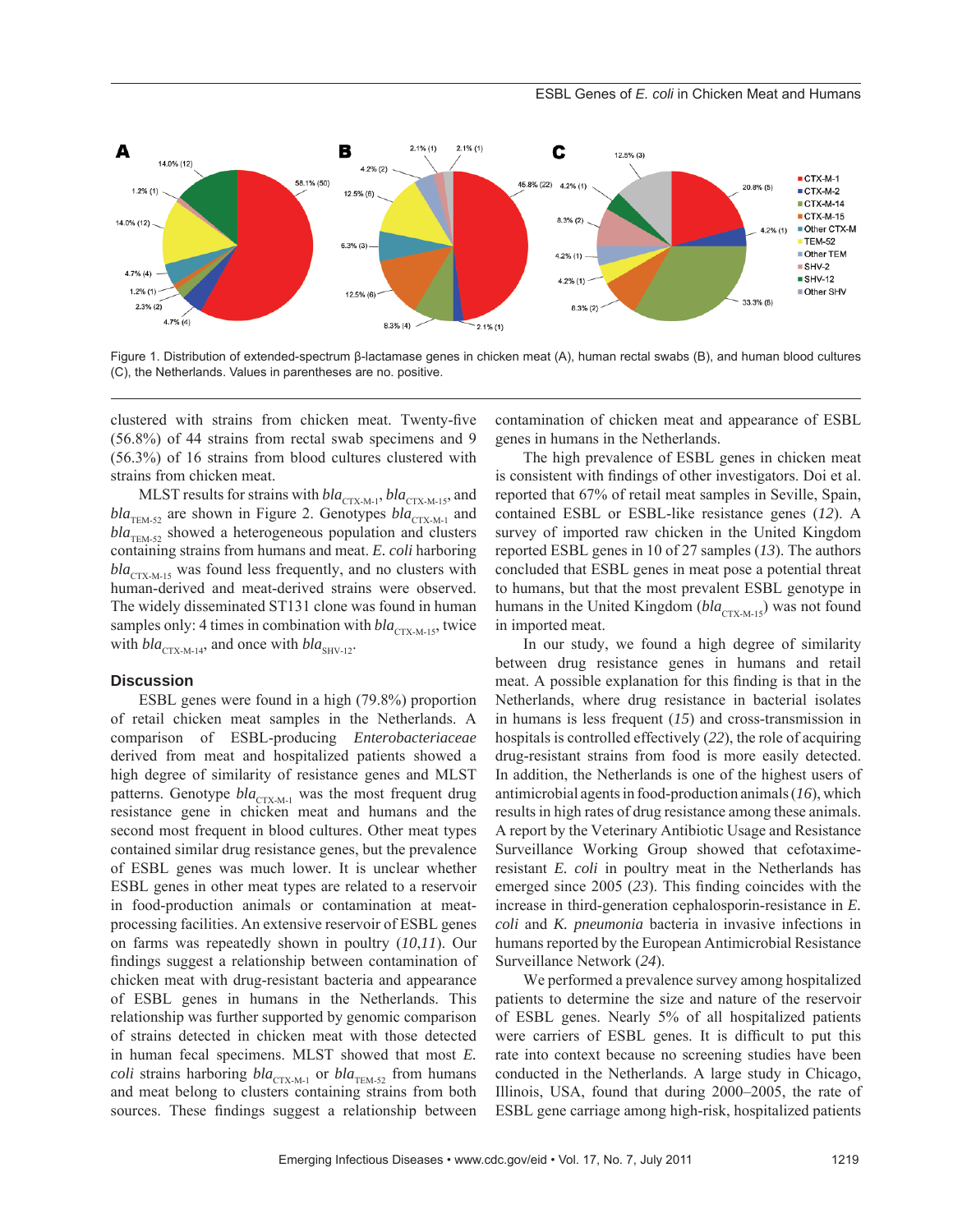

Figure 2. Multilocus sequence typing patterns of *Escherichia coli* from chicken meat, other meat types, human rectal swabs, and human blood cultures, the Netherlands. A) All *E. coli* containing extended-spectrum β-lactamase genes; B) *E. coli* containing bla<sub>TEM-52</sub>; C) *E. coli* containing *bla*<sub>CTX-M-1</sub>; D) *E. coli* containing *bla*<sub>CTX-M-15</sub>. Major sequence types are shown as numbers. Black connecting lines indicate singlelocus variants; gray connecting lines indicate double-locus variants; dashed connecting lines indicate strains with  $\geq$ 3 loci that are different; and shadowing indicates that >2 sequence types belong to 1 complex.

increased from 1.3% to 3.2%, and bacteremia developed in 8.5% of all previously identified ESBL gene carriers during hospitalization (*25*). In Spain, an increase was also observed in fecal carriage in hospitalized patients from 0.3% in 1991 to 11.8% in 2003 (*7*).

The rate we observed in 2009 in the Netherlands was lower than rates in Spain in 2003, which would be expected because of low antimicrobial drug resistance rates in the Netherlands (*24*). Conversely, a prevalence of 5% extrapolated to the Dutch population in 2011 (16,700,000 inhabitants) would indicate that currently >800,000 persons in the Netherlands are colonized with ESBL-producing bacteria. Because use of antimicrobial drugs in the health care setting in the Netherlands is low and has not changed during the past decade, alternative factors for increased drug resistance are not known. An indication for the role of a community reservoir is the prevalence of drug resistance genes in patients who had been hospitalized  $\leq 48$  h and those hospitalized >48 h. Drug resistance genes that are associated with a proposed food reservoir (26) (*bla*<sub>CTX-M-1</sub> and  $bla_{\text{TEM-52}}$  were already present at hospitalization. However,  $bla_{\text{CTX-M-15}}$ , which is reported to be associated with health care settings (*26*), had a higher, albeit not

significant, prevalence in the group who had been in the hospital >48 h.

Considering what is known about the epidemiology of *E. coli*, the abundance of ESBL genes in chicken meat is a likely explanation for current findings in humans. Although there are extensive campaigns promoting safe handling of chicken meat during processing, enteric pathogens are frequently transferred to humans and pose a continuous public health threat (*27*). Johnson et al. studied geographically and temporally matched *E. coli* isolates from humans and poultry (*28*). Drug-susceptible *E. coli* isolates from humans differed from drug-resistant isolates from humans and from isolates in poultry irrespective of their drug resistance pattern. Drug-susceptible isolates from poultry were similar to drug-resistant isolates of poultry and humans. Their conclusion was that drugresistant human fecal *E. coli* isolates likely originate from poultry, whereas drug-resistant *E. coli* isolates from poultry likely originate from susceptible precursors in poultry. In vitro experimental support for our hypothesis comes from a recent study showing transfer of a  $bla_{\text{TEM-52}}$ -carrying plasmid from an avian *E. coli* strain to 2 human *E. coli* strains in a continuous flow culture model (29).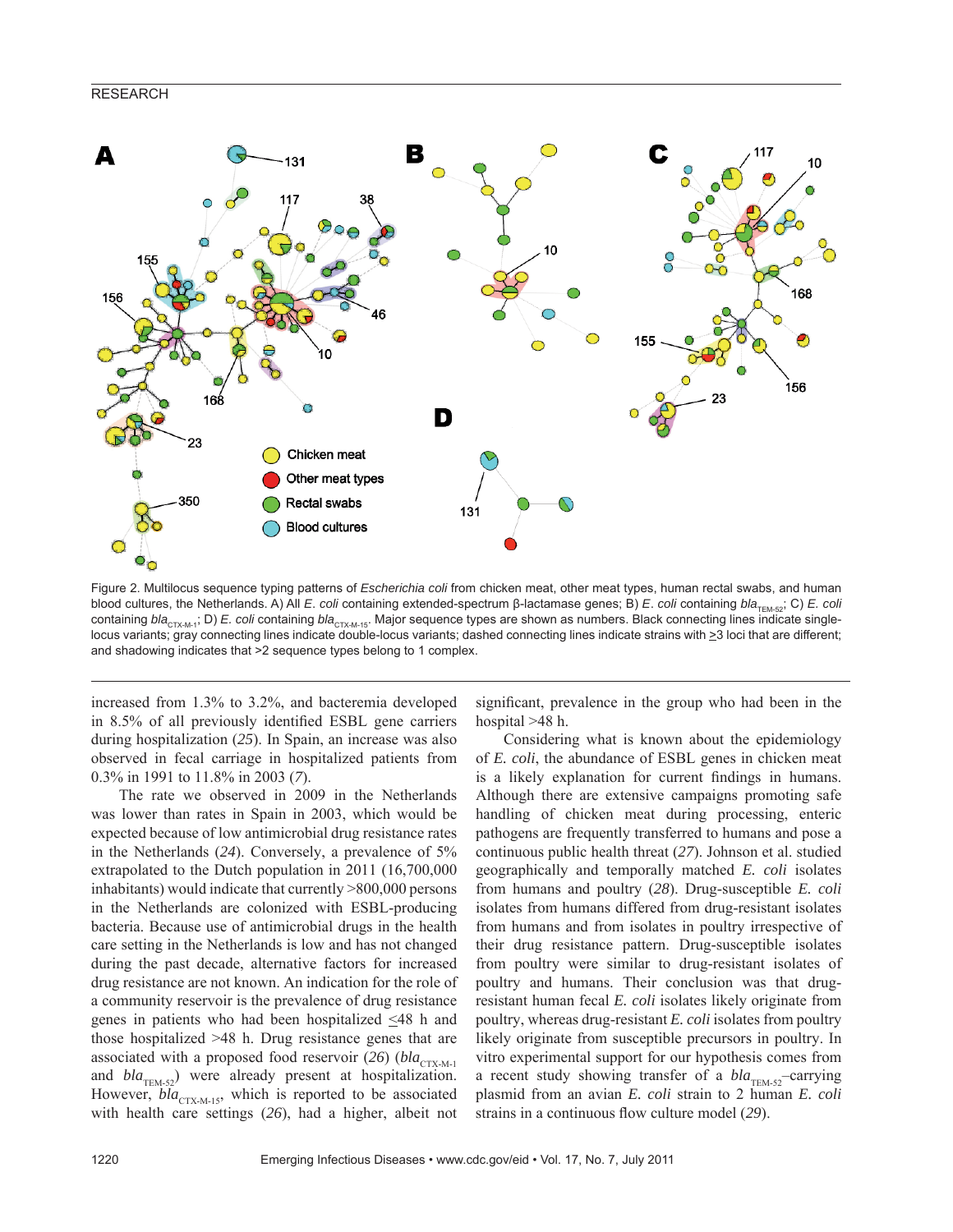Emergence of ESBL genes in poultry has been associated with use of third-generation cephalosporins (particularly ceftiofur) in chickens. In Canada, a strong correlation was found between incidence of ceftiofurresistant *Samonella enterica* serovar Heidelberg in humans and retail chickens (*30*). Use of ceftiofur in animals was stopped voluntarily, and ceftiofur resistance rates subsequently decreased in retail chicken meat and humans. After partial reintroduction of this drug, resistance rates in poultry and humans increased, providing further evidence for a zoonotic source of ESBL genes.

Overrepresentation of ST131 in blood cultures confirms the virulent properties attributed to this clone. Typically, ST131 is found in association with  $bla_{\text{CTX-M-15}}$ . In our survey, ST131 strains were associated with 3 drug resistance genes. This finding indicates that this virulent clone also acquires other drug resistance genes. We did not find ST131 in the chicken meat samples, which is reassuring at this time. However, other studies have recently identified ST131 in poultry and retail meat (31,32). These findings confirm that virulent clones of *E. coli* are capable of crossing species barriers between humans and animals. In addition, mobile drug resistance genes also cross this barrier and are likely to accelerate dissemination of drug resistance between animals and humans.

We conclude that the high rate of ESBL contamination of retail chicken meat in the Netherlands, which involves many of the same ESBL genes present in colonized and infected humans, is a plausible source of the recent increase of ESBL genes in the Netherlands. The similarity of *E. coli* strains and predominant drug resistance genes in meat and humans provides circumstantial evidence for an animal reservoir for a substantial part of ESBL genes found in humans. The threat of the high rate of antimicrobial drug use in food-production animals and associated emergence of drug resistance in zoonotic pathogens has been recognized for decades. Our group and others found that most samples of retail chicken meat contain transmissible drug resistance genes in bacterial species that are part of the normal human intestinal flora. This finding may have a profound effect on future treatment options for a wide range of infections with gram-negative bacteria.

#### **Acknowledgments**

We thank the laboratory technicians, consultant microbiologists and infection control nurses for assistance in obtaining data for the meat survey and the survey for fecal carriage among hospitalized patients.

Dr Overdevest is a physician in the Microbiology Laboratory at St. Elisabeth Hospital in Tilburg, the Netherlands. Her research interests are the epidemiology and detection of drug resistance in gram-negative bacteria.

#### **References**

- 1. Cosgrove SE. The relationship between antimicrobial resistance and patient outcomes: mortality, length of hospital stay, and health care costs. Clin Infect Dis. 2006;42:S82–9. doi:10.1086/499406
- 2. Tumbarello M, Spanu T, Di Bidino R, Ruggeri M, Trecarichi EM, De Pascale G, et al. Costs of bloodstream infections caused by *Escherichia coli* influence of extended-spectrum-β-lactamase production and inadequate initial antibiotic therapy. Antimicrob Agents Chemother. 2010;54:4085–91. doi:10.1128/AAC.00143-10
- 3. Cantón R, Novais A, Valverde A, Machado E, Peixe L, Baquero F, et al. Prevalence and spread of extended-spectrum β-lactamaseproducing *Enterobacteriaceae* in Europe. Clin Microbiol Infect. 2008;14(Suppl 1):144–53. doi:10.1111/j.1469-0691.2007.01850.x
- 4. Coque TM, Baquero F, Canton R. Increasing prevalence of ESBLproducing *Enterobacteriaceae* in Europe. Euro Surveill. 2008;13: pii: 19044.
- 5. Hawkey PM, Jones AM. The changing epidemiology of resistance. J Antimicrob Chemother. 2009;64(Suppl 1):i3–10. doi:10.1093/jac/ dkp256
- 6. Friedmann R, Raveh D, Zartzer E, Rudensky B, Broide E, Attias D, et al. Prospective evaluation of colonization with extendedspectrum β-lactamase (ESBL)–producing *Enterobacteriaceae* among patients at hospital admission and of subsequent colonization with ESBL-producing *Enterobacteriaceae* among patients during hospitalization. Infect Control Hosp Epidemiol. 2009;30:534–42. doi:10.1086/597505
- 7. Valverde A, Coque TM, Sánchez-Moreno MP, Rollán A, Baquero F, Cantón R. Dramatic increase in prevalence of fecal carriage of extended-spectrum β-lactamase–producing *Enterobacteriaceae* during nonoutbreak situations in Spain. J Clin Microbiol. 2004;42:4769– 75. doi:10.1128/JCM.42.10.4769-4775.2004
- 8. Dubois V, De Barbeyrac B, Rogues AM, Arpin C, Coulange L, Andre C, et al. CTX-M–producing *Escherichia coli* in a maternity ward: a likely community importation and evidence of mother-toneonate transmission. J Antimicrob Chemother. 2010;65:1368–71. doi:10.1093/jac/dkq153
- 9. Xu L, Shabir S, Bodah T, McMurray C, Hardy K, Hawkey P, et al. Regional survey of CTX-M-type extended-spectrum β-lactamases among *Enterobacteriaceae* reveals marked heterogeneity in the distribution of the ST131 clone. J Antimicrob Chemother. 2011;66:505– 11. doi:10.1093/jac/dkq482
- 10. Smet A, Martel A, Persoons D, Dewulf J, Heyndrickx M, Catry B, et al. Diversity of extended-spectrum β-lactamases among cloacal *Escherichia coli* isolates on Belgian broiler farms. Antimicrob Agents Chemother. 2008;52:1238–43. doi:10.1128/AAC.01285-07
- 11. Machado E, Coque TM, Cantón R, Sousa JC, Peixe L. Antibiotic resistance integrons and extended-spectrum β-lactamases among *Enterobacteriaceae* isolates recovered from chickens and swine in Portugal. J Antimicrob Chemother. 2008;62:296–302. doi:10.1093/ jac/dkn179
- 12. Doi Y, Paterson DL, Egea P, Pascual A, López-Cerero L, Navarro MD, et al. Extended-spectrum and CMY-type β-lactamaseproducing *Escherichia coli* in clinical samples and retail meat from Pittsburgh, USA and Seville, Spain. Clin Microbiol Infect. 2010;16:33–8. doi:10.1111/j.1469-0691.2009.03001.x
- 13. Warren RE, Ensor VM, O'Neill P, Butler V, Taylor J, Nye K, et al. Imported chicken meat as a potential source of quinolone-resistant *Escherichia coli* producing extended-spectrum β-lactamases in the UK. J Antimicrob Chemother. 2008;61:504–8. doi:10.1093/jac/ dkm517
- 14. Randall LP, Clouting C, Horton RA, Coldham NG, Wu G, Clifton-Hadley FA, et al. Prevalence of *Escherichia coli* carrying extendedspectrum β-lactamases (CTX-M and TEM-52) from broiler chickens and turkeys in Great Britain between 2006 and 2009. J Antimicrob Chemother. 2011;66:86–95. doi:10.1093/jac/dkq396